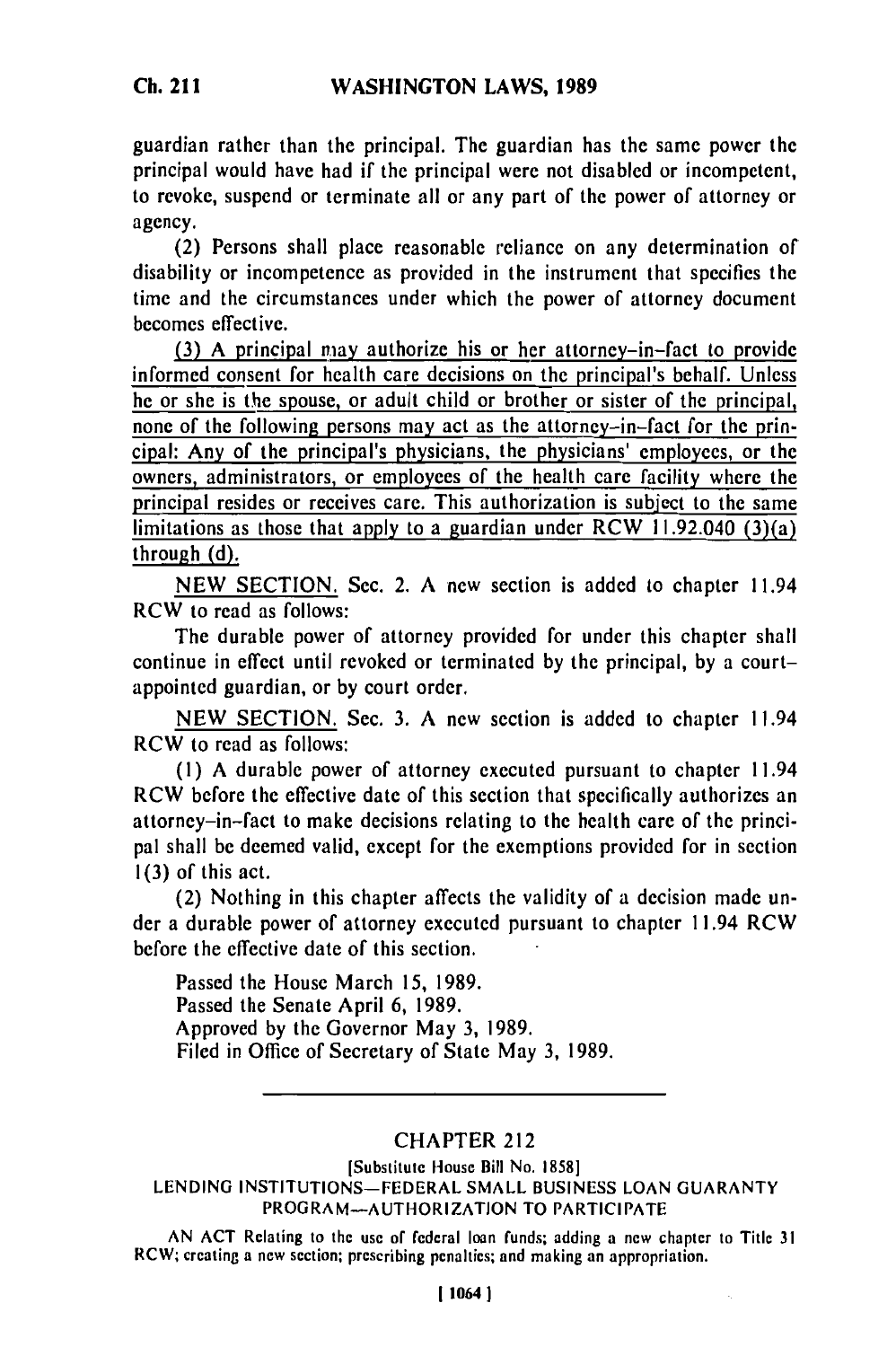Be it enacted by the Legislature of the State of Washington:

NEW SECTION. Sec. **1.** The legislature finds and declares that small and moderate-size companies can enhance their access to working capital and to capital for acquiring and equipping commercial and industrial facilities by using the United States small business administration national small business loan program known as the  $7(a)$  loan guaranty program. The  $7(a)$ loan guaranty program provides financing to small firms needing working capital and longer term financing for equipment and other fixed assets. Such loans can be made to small businesses by nondepository lenders and guaranteed by the small business administration only if the state provides for the on-going regulation and examination of such entities.

It is the intent of the legislature that the supervisor of banking license, regulate, and subject to on-going examination, nondepository lenders for the purpose of allowing such lenders to participate in the small business administration's 7(a) loan guaranty program.

NEW SECTION. Sec. 2. Unless the context clearly requires otherwise, the definitions in this section apply throughout this chapter.

(I) "Licensee" means a Washington corporation licensed under the terms of this chapter.

(2) "Supervisor" means the state supervisor of banking.

NEW SECTION. Sec. 3. (1) The supervisor shall administer this chapter. The supervisor may issue orders and adopt rules that, in the opinion of the supervisor, are necessary to execute, enforce, and effectuate the purposes of this chapter. Rules to enforce the provisions of this chapter shall be adopted under the administrative procedure act, chapter 34.05 RCW.

(2) Whenever the supervisor issues an order or a license under this chapter, the supervisor may impose conditions that are necessary, in the opinion of the supervisor, to carry out the purposes of this chapter.

(3) An application filed with the supervisor under this chapter shall be in such a form and contain such information as the supervisor may require.

(4) Any change of control of a licensee shall be subject to the approval of the supervisor. Such approval shall be subject to the same criteria as the criteria for approval of the original license. For purposes of this subsection, "change of control" means directly or indirectly, alone or in concert with others, to own, control, or hold the power to vote ten percent or more of the outstanding voting stock of a licensee or the power to elect or control the election of a majority of the board of directors of the licensee.

NEW SECTION. Sec. 4. (1) A licensee may participate in the 7(a) loan guaranty program of the small business administration pursuant to section 7(a) of the federal small business investment act of 1958, 15 U.S.C. Sec. 636(a), or any other government program for which the licensee is eligible and which has as its function the provision or facilitation of financing or management assistance to business firms. If a licensee participates in a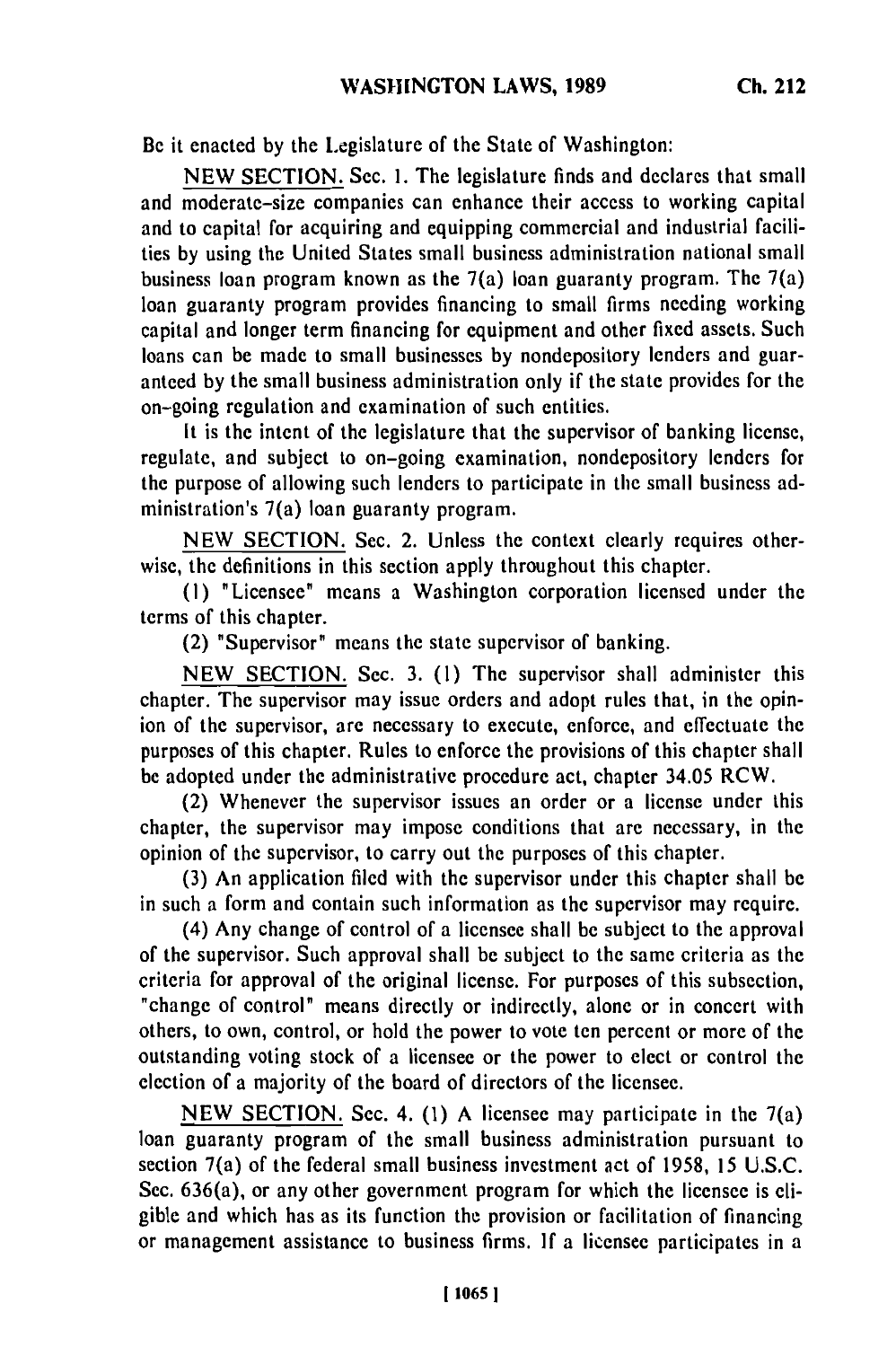program referred to in this section, the licensee shall comply with the requirements of that program.

(2) A licensee may be incorporated under either the Washington business corporation act or the Washington nonprofit corporation act. In addition to the powers and privileges provided to a licensee **by** this chapter, a licensee has all the powers and privileges conferred by its incorporating statute which are not inconsistent with or limited **by** this chapter.

NEW SECTION. Sec. 5. After a review of information regarding the directors, officers, and controlling persons of the applicant for a license, a review of the applicant's business plan, including at least three years of detailed financial projections and othcr relevant information, and a review of such additional information as is considered relevant **by** the supervisor, the supervisor shall approve an application for a license if, and only if, the supervisor determines that:

**(1)** The applicant is capitalized in an amount that is not less than five hundred thousand dollars and that such sum is adequate for the applicant to transact business as a nondepository 7(a) lender and that in evaluating the capital position of the applicant the supervisor may consider and include the net worth of any corporate shareholder of the applicant corporation if **the** shareholder guarantees the liabilities of the applicant: PROVIDED, That such corporate shareholder be subject to the reporting requirements of section **8** of this act;

(2) Each director, officer, and controlling person of the applicant is of good character and sound financial standing; that the directors and officers of the applicant are competent to perform their functions with respect **to** the applicant; and that the directors and officers of the applicant are collectively adequate to manage the business of the applicant as a nondepository  $7(a)$ lender;

**(3)** The business plan of the applicant will be honestly and efficiently conducted in accordance with the intent and purposes of this chapter; and

(4) The proposed activity possesses a reasonable prospect for success.

**NEW** SECTION. Sec. 6. **(1)** Either by itself or in concert with a director, officer, principal shareholder, or affiliate, or with another licensee, a licensee shall not hold control of a business firm to which it has made a loan under section 7(a) of the federal small business investment act of 1958, 15 U.S.C. Sec. 636(a), except that, to the extent necessary to protect the licensee's interest as creditor of the business firm, a licensee that provides **fi**nancing assistance to a business firm may acquire and hold control of that business firm. Unless the supervisor approves a longer period, a licensee holding control of a business firm under this section shall divest itself of the interest which constitutes holding control as soon as practicable or within five years after acquiring that interest, whichever is sooner.

(2) For the purposes of subsection **(1)** of this section, "hold control" means alone or in concert with others: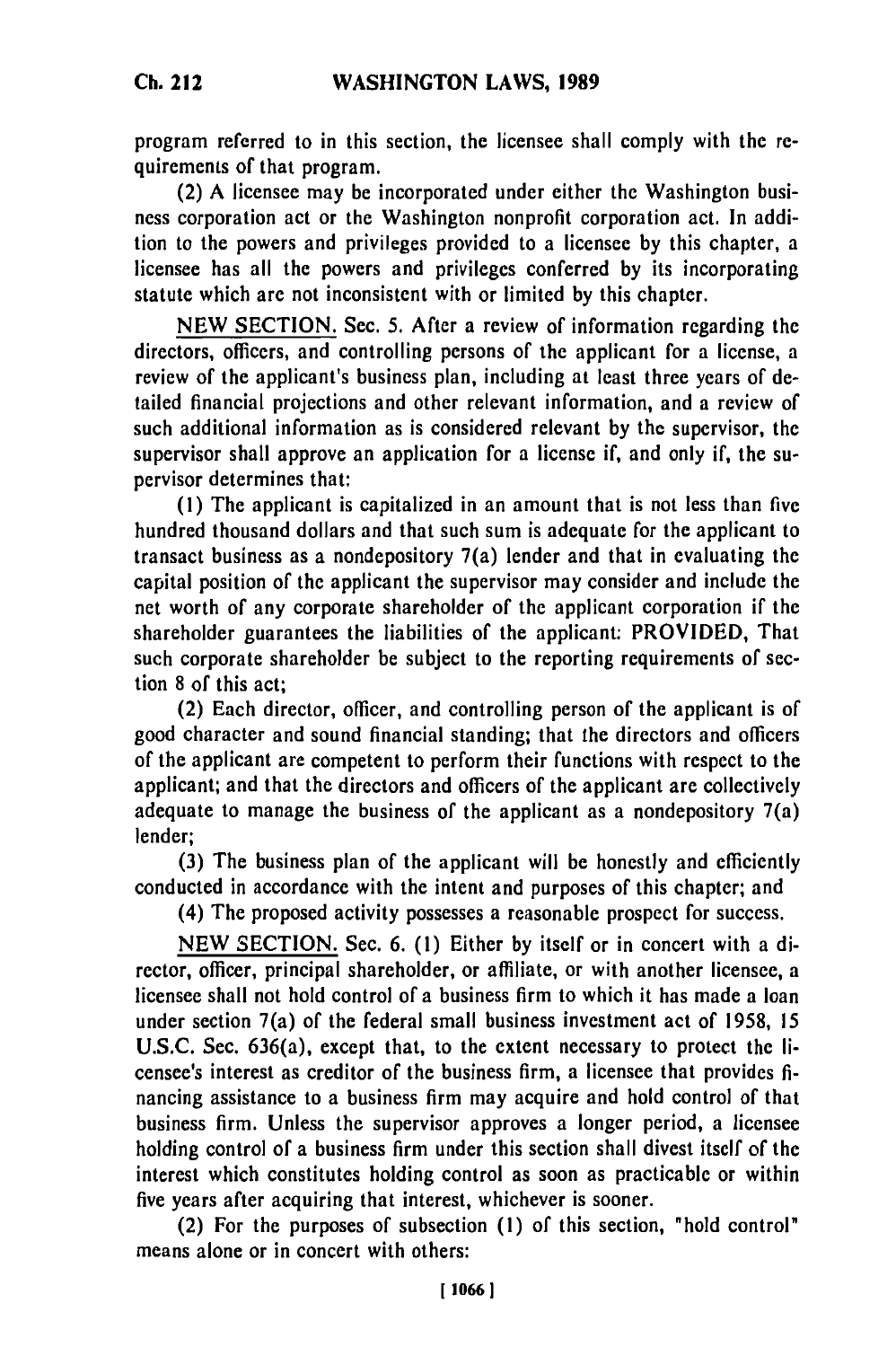(a) Ownership, directly or indirectly, of record or beneficially, of voting securities greater than:

(i) For a business firm with outstanding voting securities held by fewer than fifty shareholders, forty percent of the outstanding voting securities;

(ii) For a business firm with outstanding voting securities held by fifty or more shareholders, twenty-five percent of the outstanding voting securities;

(b) Being able to elect or control the election of a majority of the board of directors.

NEW SECTION. Sec. 7. (1) The supervisor is authorized to charge a fee for the estimated direct and indirect costs of the following:

(a) An application for a license and the investigation thereof;

(b) An application for approval to acquire control of a licensee and the investigation thereof;

(c) An application for approval for a licensee to merge with another corporation, an application for approval for a licensee to purchase all or substantially all of the business of another person, or an application for approval for a licensee to sell all or substantially all of its business or of the business of any of its offices to another licensee and the investigation thereof;

(d) An annual license;

(e) An examination by the supervisor of a licensee or a subsidiary of a licensee. Excess examiner time shall be billed at a reasonable rate established by rule.

(2) A fee for filing an application with the supervisor shall be paid at the time the application is filed with the supervisor.

(3) All such fees shall be deposited in the banking examination fund and administered consistent with the provisions of RCW 43.19.095.

NEW SECTION. Sec. 8. (1) A licensee shall keep books, accounts, and other records in such a form and manner as the supervisor may require. These records shall be kept at such a place and shall be preserved for such a length of time as the supervisor may specify.

(2) Not more than ninety days after the close of each calendar year or within a period specified by the supervisor, a licensee shall file with the supervisor a report containing the following:

(a) Financial statements, including the balance sheet, the statement of income or loss, the statement of changes in capital accounts and the statement of changes in financial position; and

**(b)** Other information that the supervisor may require.

(3) Each licensee shall provide for a loan loss reserve sufficient to cover projected loan losses which are not guaranteed by the United States government or any agency thereof.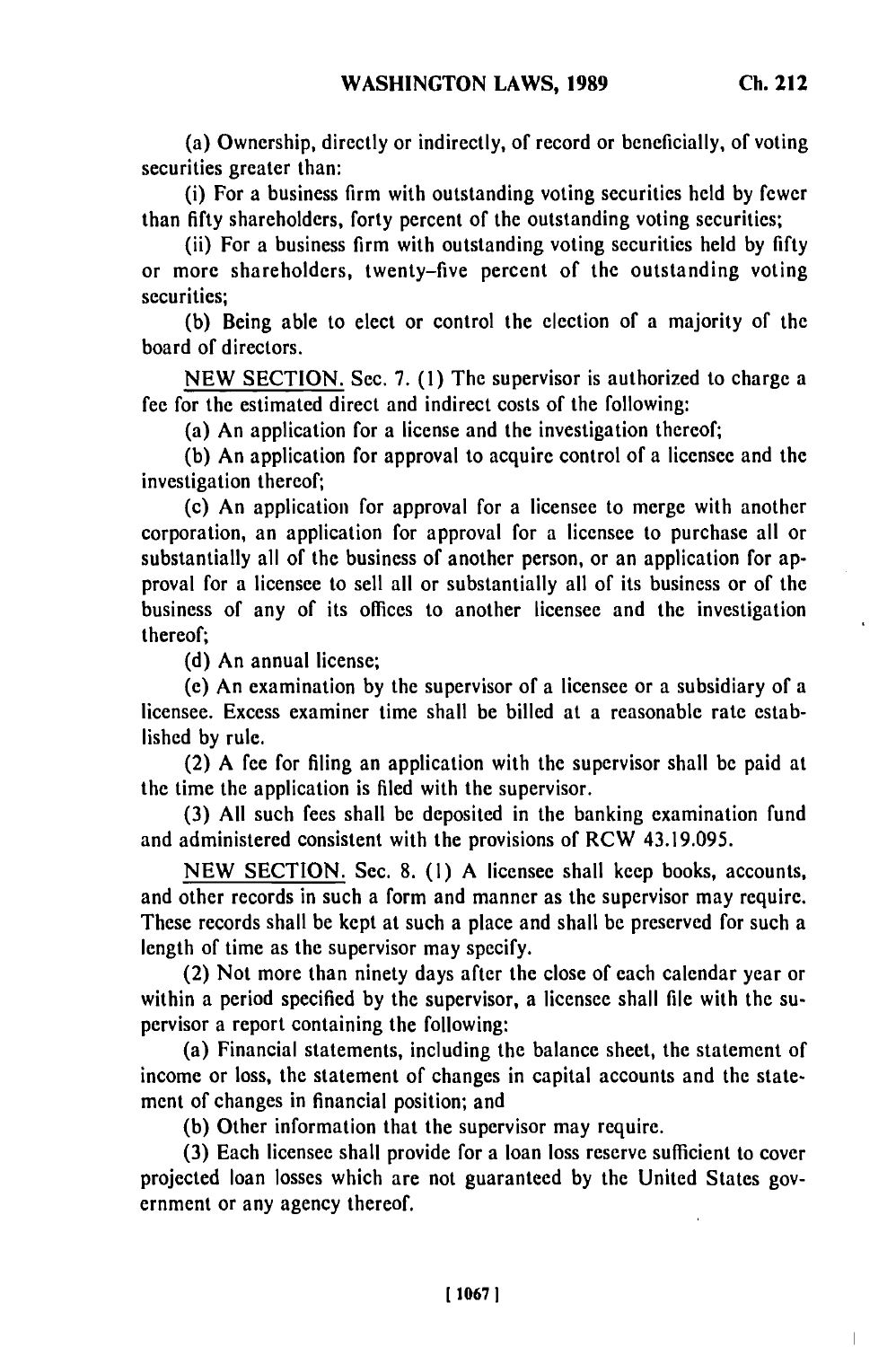**NEW SECTION.** Sec. **9. (1) The** supervisor shall examine each **li**censee not less than once each year.

(2) The supervisor may with or without notice and at any time during regular business hours examine a licensee or a subsidiary of a licensee.

(3) A director, officer, or employee of a licensee or of a subsidiary of a licensee being examined by the supervisor or a person having custody of any of the books, accounts, or records of the licensee or of the subsidiary shall otherwise facilitate the examination so far as it is in his or her power to do **SO.**

(4) If in the supervisor's opinion it is necessary in the examination of a licensee, or of a subsidiary of a licensee, the supervisor may retain any certified public accountant, attorney, appraiser, or other person to assist the supervisor. The licensee being examined shall pay the fees of a person retained by the supervisor under this subsection.

NEW SECTION. Sec. 10. If the supervisor denies an application, the supervisor shall provide the applicant with a written statement explaining the basis for the denial.

NEW SECTION. Sec. **11.** (I) The supervisor shall adopt rules to enforce the intent and purposes of this chapter. Such rules shall include, but need not be limited to, the following:

(a) Disclosure of conflicts of interest;

(b) Prohibition of false statements made to the supervisor on any form required by the supervisor or during any examination requested by the supervisor; or

(c) Prevention of fraud and undue influence by a licensee.

(2) A violation of any provision of this chapter or any rule of the supervisor adopted under this chapter by an agent, employee, officer, or director of the licensee shall be punishable by a fine, established by the supervisor, not to exceed one hundred dollars for each offense. Each day's continuance of the violation shall be a separate and distinct offense. Each such fine shall be credited to the bank examination fund.

NEW SECTION. Sec. 12. If, in the opinion of the supervisor, a person violates or there is reasonable cause to believe that a person is about to violate any provision of this chapter or any rule adopted under this chapter, the supervisor may bring an action in the appropriate court to enjoin the violation or to enforce compliance. Upon a proper showing, a restraining order, preliminary or permanent injunction, shall be granted, and a receiver or a conservator may be appointed for the defendant or the defendant's assets.

NEW SECTION. Sec. 13. The supervisor may deny, suspend, or revoke a license if the applicant or holder violates any provision of this chapter or any rules promulgated pursuant to this chapter.